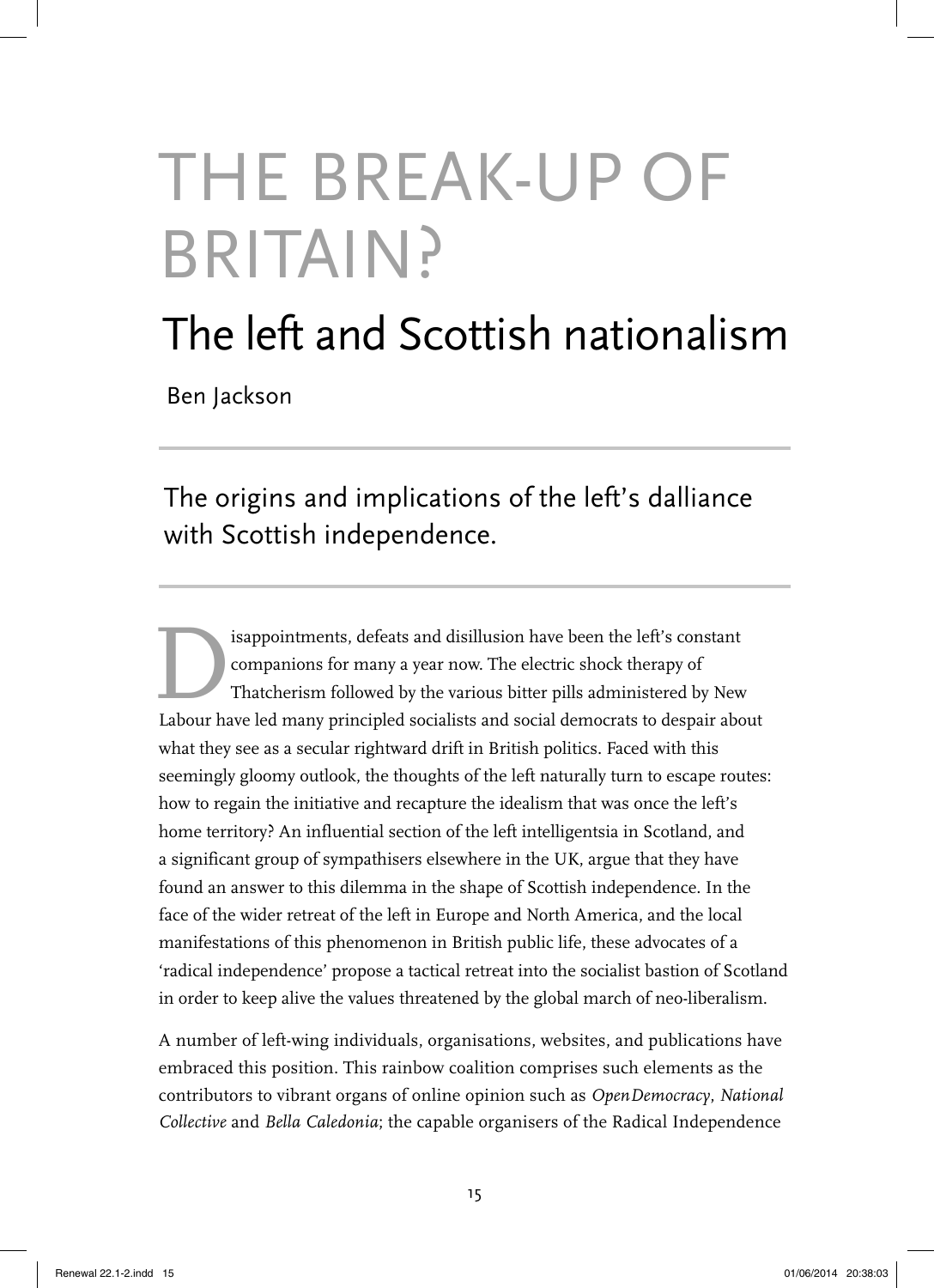Campaign; the thinkers and strategists behind the Common Weal project fostered by the Jimmy Reid Foundation; transatlantic celebrity endorsers of Scottish independence such as Brian Cox and Alan Cumming; a substantial section (although not all) of the SNP; the Scottish Greens and assorted alumni of the Scottish Socialist Party in its pomp; various left-leaning Scottish broadsheet columnists; radical English commentators such as John Harris of *The Guardian*; and even those traditional leftist warhorses, Billy Bragg and Tariq Ali (1). The common thread that can be traced across these diverse supporters of Scottish independence is a certain reluctance to declare that this case is founded on nationalism. Rather, they aver, it rests on a positive and inclusive decision to create the more egalitarian Scotland that will surely emerge once it is severed from the decrepit hulk that is the British state.

But while this proposition has been advanced with great fervour and certainty by its advocates, there have been surprisingly few voices on either the Scottish or British left willing to raise sceptical questions about it (for one honourable exception, see Morton, 2014). Instead, the proponents of independence have faced the more congenial task of railing against the criticisms of Labour politicians who, when measured by the left's unforgiving ideological litmus test, are invariably found to be lacking in the requisite radical credentials. This article therefore seeks to dispense with the uncritical stance that the left has generally adopted towards Scottish independence and to examine the left-wing arguments for it with a more sceptical eye.

### **The case for left-wing nationalism**

How did Scottish independence emerge as a plausible vehicle for the left's aspirations? The shrewdest SNP strategists have long recognised that a more conventional form of nationalism, founded on a nineteenth-century model of cultural or even linguistic revival, did not suit the Scottish case. A powerful early statement of this argument was made by Stephen Maxwell, one of the intellectual architects of modern Scottish nationalism. His 1981 pamphlet, *The Case for Left-Wing Nationalism*, was unflinching in its recognition that 'the historic sense of Scottish political and cultural nationality is too weak to serve as the basis for modern political nationalism.' Scottish history, Maxwell pointed out, lacked the grievances necessary to generate a potent form of cultural nationalism: Scotland's political union with the rest of Britain had largely been the result of bargaining between two national elites rather than coercion, while the subsequent economic benefits of, and relatively free cultural assimilation into, the British imperial project provided few clear-cut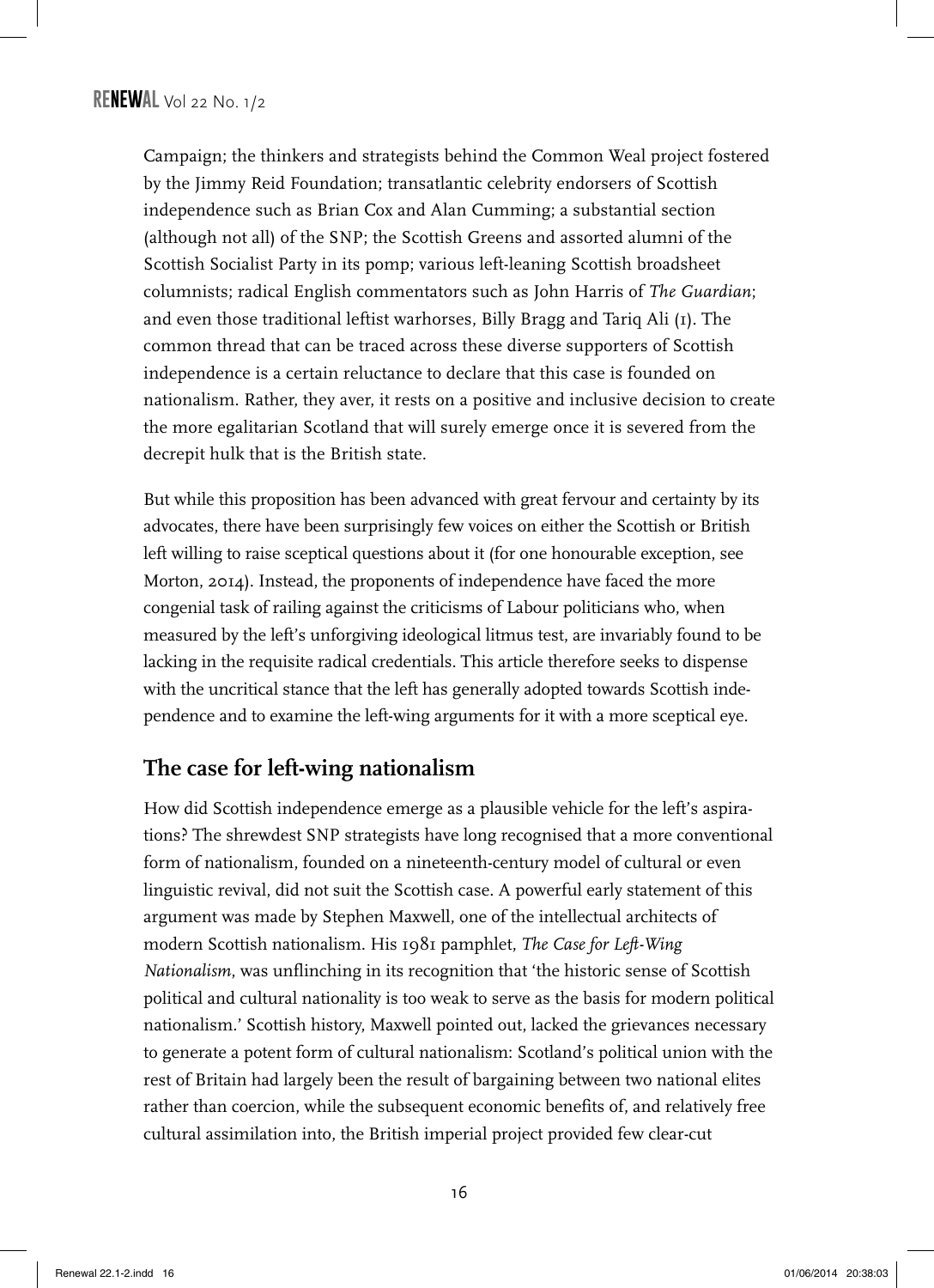examples of anti-Scottish oppression. This absence of despotism in the relations between England and Scotland, argued Maxwell, meant that a different sort of nationalism would need to be constructed, one that sought to channel the late twentieth-century social and economic grievances felt by the Scottish working class into a critique of the British state and a faith in the possibilities opened up by a Scottish state committed to socialism (Maxwell, 2013 [1981], 76-81, 99).

It is one thing to make programmatic announcements and another for them to gain any purchase on political reality. For a long time analyses such as Maxwell's seemed like hopeful aspirations destined to remain unfulfilled. Yet history did in fact eventually deliver to Maxwell's nationalist successors the conditions needed to generate a left nationalist discourse with a wide resonance. Indeed, as has only really become clear in the last few years, the trajectory of Scottish and British politics since the 1980s has cumulatively furnished Scottish nationalists with a promising context in which to prosecute their case.

The campaign for Scottish home rule during the 1980s and 1990s, which exerted an ever greater hold on the Scottish left the longer the Conservatives were in government, popularised a quasi-nationalist rhetoric that extended far beyond the confines of the SNP. A key element of this rhetoric was the claim that Scotland possessed a distinctive communitarian political culture at odds with the individualist agenda pursued from Westminster under the Conservative Party. A further and more far-reaching argument subsequently emerged from this discourse in the wake of the 1987 and 1992 general elections: the Conservatives had no mandate to govern Scotland because their electoral performance in Scotland was so weak. Scottish popular sovereignty, on this account, trumped the overall outcome of British general elections. This view became extremely popular, indeed hegemonic, among the various elements in Scottish society that coalesced around demands for greater Scottish self-government, including many if not most of the Scottish Labour Party (McEwan, 2004; Hassan and Shaw, 2012). Initially, this style of argument was turned to devolutionary purposes. Labour advocates of this case used it to suggest that a Scottish parliament could attenuate this problem by enabling the exertion of Scottish sovereignty over key areas of policy while ultimately Scotland still remained one part of a larger British electoral map. But in the longer run this argument was clearly capable of reaching a more full-throated nationalist conclusion, namely that, if push comes to shove, Scotland can only be legitimately governed in accordance with the wishes of the Scottish rather than the British electorate.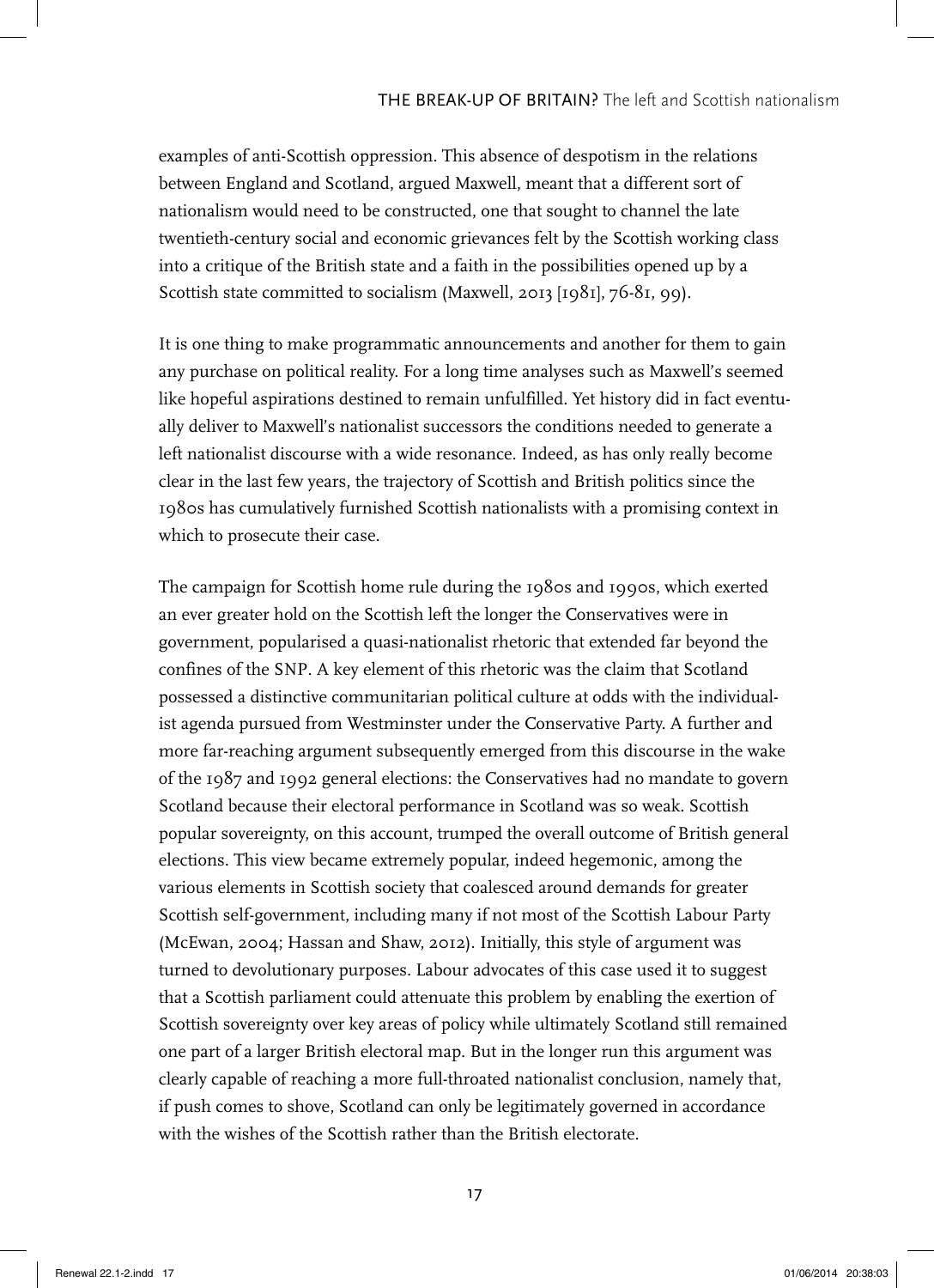Such a conclusion was for obvious reasons not particularly relevant during the long period of Labour rule after 1997, but the New Labour years did feed the growth of left nationalism in one respect. The self-conscious presentation of 'New Labour' as offering something distinct from earlier Labour governments – something less radical – created an opening to dismiss the Blair and Brown governments as in essence the continuation of the Thatcherite project. The claim that there was, and is, an essential ideological homogeneity between the two major parties of the British state nurtured in some quarters the beguiling notion that ending rule from London would definitively disentangle Scotland from neo-liberalism's tentacles.

New Labour's partisans must undoubtedly bear some responsibility for the persuasiveness of this proposition to disillusioned leftists. The provocative definition of New Labour as opposed to Labour's own traditions was in its own terms a highly successful, though in some respects misleading, exercise in political marketing. But it demoralised traditional Labour support as well as winning over swing voters. On the other hand, it is difficult to see the SNP's political economy as constituting a radical break from neo-liberalism (Jackson, 2012), so a certain amount of wishful thinking must also have played a part in the story. At any rate, the ejection of Labour from office in 2010, followed by the SNP victory at Holyrood in 2011, created almost ideal conditions for the left nationalist case to gain a wider hearing. An independence referendum conducted while a Conservative-dominated Westminster government implements economic austerity inevitably places advocates of the union on the back foot. As a result of Thatcherism, and the continuity Thatcherism now being enacted by the Coalition, the Conservative Party lacks any political legitimacy in Scotland. But the seeming failure of Labour when in office after 1997 to repair the great social inequality inflicted by Thatcherism can also be brandished by the advocates of independence as evidence that, as far as the British party system is concerned, there is no alternative to neo-liberal orthodoxy.

The left-wing case for Scottish independence now stands at the heart of the referendum battle, because it is Labour's core support that offers the only route to victory for the 'yes' camp. Strategically, this reliance on left-wing nationalism is both a strength and a weakness for the proponents of independence. It is a strength because it creates cognitive dissonance in many of the opponents of independence. The arguments that left nationalists are deploying, after all, are very similar in their analysis of British society to those articulated by a wide range of Labour and progressive opinion. It is Labour, after all, who have under Ed Miliband made the very argument invoked by the Radical Independence Campaign, namely that the British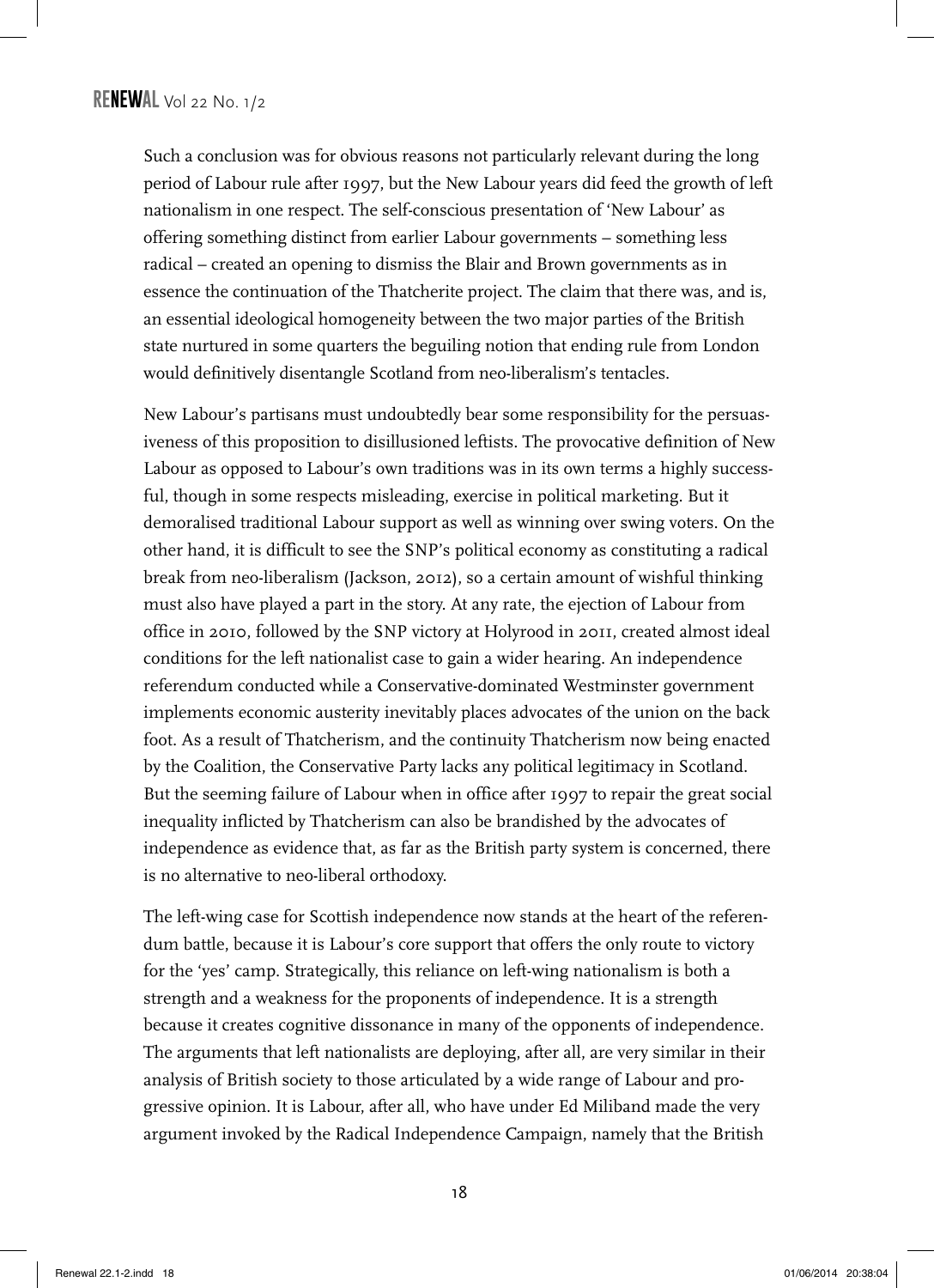neo-liberal economic model needs to be fundamentally reformed (Wood, 2011). Left nationalists in effect claim that Labour aspirations of social justice and equality, and what the British left largely agrees to be the shattering experience of Thatcherism, logically lead to the endorsement of Scottish independence. The use of these arguments by Scottish nationalists has been very skilful and has indeed induced a certain amount of disorientation among social democratic unionists (see the classic, and widely discussed, example of the genre by *Observer* journalist Kevin McKenna (2013)). The Scottish Labour Party has in particular found itself thrown on to the defensive, wedged into an uneasy cross-party coalition that includes the despised Conservatives while the SNP remains free to attempt the larceny of Labour's political brand.

But the rooting of Scottish nationalism in the values of the left is also a source of strategic weakness for the advocates of independence, because it concedes (as Stephen Maxwell insisted it must) that Scottish history lacks the experiences of oppression and marginalisation necessary to generate full-blooded cultural nationalism. Left nationalism offers instead an instrumental case for independence, one that is more susceptible to counter-argument and empirical evidence than a nationalism founded on deeply entrenched collective memories and identities. So where in particular does the plausibility of this left-wing nationalist case look shakiest?

#### **Solidarity in the UK**

The most self-serving and unlikely of the arguments made from the left for Scottish independence is that the creation of a new Scottish state will benefit the left in the rest of the United Kingdom. Why Scottish nationalists believe this to be the case is difficult to discern, but it seems to be based on the supposition that Scotland's departure will provoke a more introspective mood in England, Wales and Northern Ireland and thus catalyse wider progressive change in the remainder of the UK, possibly even some form of federalism (for a characteristic expression of this position, see Bragg, 2014). This is an implausible prediction, perhaps the product of a bad conscience, but wholly innocent of the political dynamics that would be triggered by Scotland's exit from the union. The removal of Scottish representation from Westminster, as with the removal of Irish MPs nearly a century ago, would simply remove one important anti-Conservative bloc from British politics and tilt the rest of the UK further to the right. While Ireland's departure from the union had many implications, it could not be said that a wide-ranging, introspective debate about the character of the British state and public policy was one of them. Imagine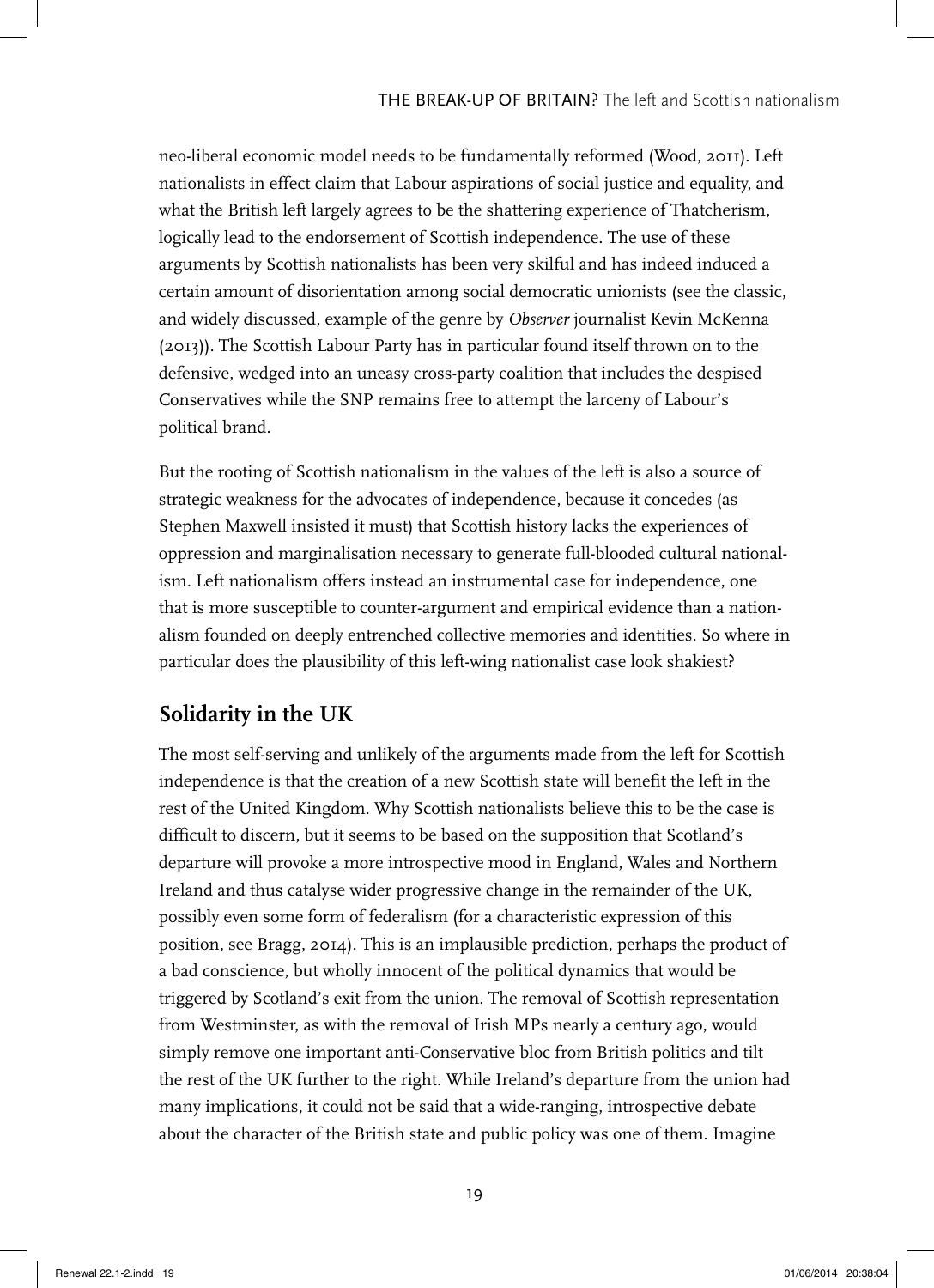an extra 80 odd non-Conservative Irish MPs in the House of Commons during the course of the twentieth century and we have a rough sense of the difference that might be made in the twenty-first by the absence of Scottish representation. Irish representation would likely have been sufficient to prevent close elections, perhaps most critically 1951, falling into the Conservative column (2).

But this is not simply a question of electoral arithmetic; it also raises the deeper issue of solidarity. The history of the British labour movement is the history of the intertwined fates of the Scottish, English, Welsh and (to a lesser extent) Northern Irish working classes. These ties are personified in the career of the Labour Party's founder, Keir Hardie. Hardie was raised and politicised in the Scottish working class in Lanarkshire and Ayrshire, first became an MP in England, for West Ham South in 1892, and then established himself in parliament as a Welsh MP, for Merthyr Tydfil and Aberdare, from 1900. Hardie's political life embodied the solidaristic ties that wove together the British trade unions and Labour Party across national boundaries. Although far from perfect, and as a result the subject of much condescension from critics on the left, this movement has nonetheless been the sturdiest humanising and civilising force in modern British history. The links between Scottish, English and Welsh working people and their supporters, forged through common struggles and similar social experiences, created a powerful force for equality across all of Britain.

The left nationalist case invites Scottish supporters of Labour to cast aside their historic solidarity with their English and Welsh allies, on the grounds that it is impossible to achieve social progress at a British level; only in Scotland, they think, can a progressive politics gain serious political traction. The plausibility of this argument as a reading of the New Labour years is tenuous (the minimum wage, a revitalised NHS and the Scottish parliament itself stand testament to what can be achieved by a Labour government, even one to the right of Labour's traditions). But as a characterisation of the direction of travel in the Labour Party today it misses the mark by some distance. While the advocates of independence would prefer to be taking on Tony Blair, foreign policy adventurism and obeisance to the British establishment, instead they find themselves confronted by an avowedly egalitarian Labour leader who is explicitly challenging the Thatcherite settlement, has distanced the party from Blairite interventionism, and (unlike Alex Salmond) has actually put his neck on the line against Rupert Murdoch. Whatever one thinks of Ed Miliband's agenda, there is little doubt that it stands firmly in the mainstream of Labour tradition. If left nationalists aspire to something more radical than a social demo-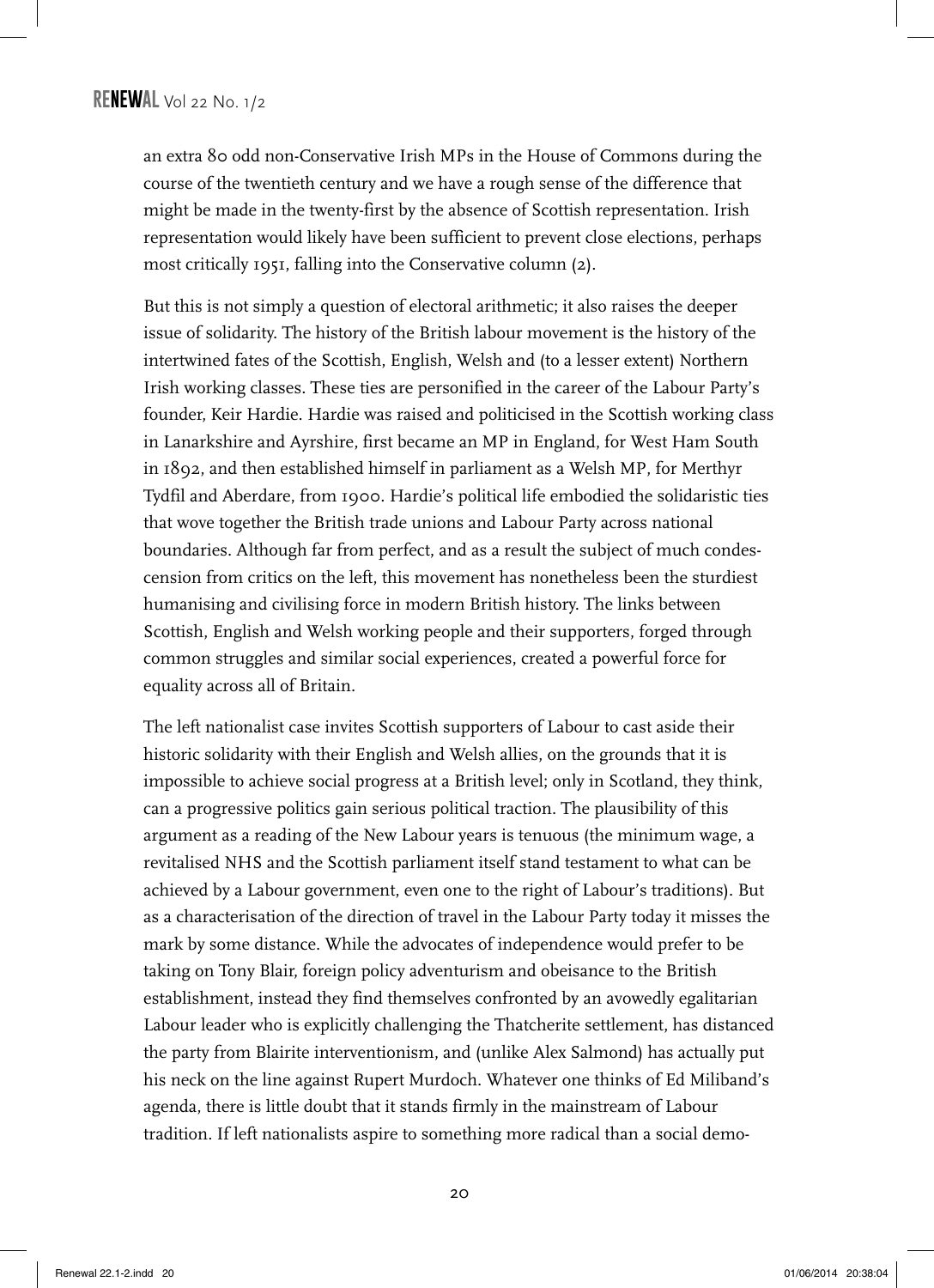cratic Labour government, then they are of course correct to suppose that no such agenda will be forthcoming from any British government in the foreseeable future. But they are wrong if they think that such an agenda will emerge in an independent Scotland. There is insufficient popular support in Scotland for such radical politics, just as there is insufficient popular support for it elsewhere in the United Kingdom, which is precisely why the SNP has spent the last decade or more divesting itself of its radical baggage. The Scottish parliament election of 1999 – in which the SNP proposed to raise the standard rate of income taxation by 1p in the pound and was soundly defeated by Labour – was a chastening experience for the SNP, and for anyone who makes any easy assumptions about the socialism of the Scottish electorate.

Moreover, the model of independence which is to be realised after a 'yes' vote in the forthcoming referendum will in any case preclude the pursuit of such radical policies. The economic policy of Scottish nationalism possessed a certain clarity when it rested on the claim that running economic policy from London disadvantaged the Scottish economy compared to the South-East of England because British economic policy was tightened as the South began to overheat but slack still existed in Scotland (and, we might add, in other parts of England, Wales and Northern Ireland). Scottish control of monetary and fiscal policy, nationalists argued in the 1980s and early 1990s, would avert this problem. But, as has been extensively ventilated in the last few months, this is precisely what the advocates of independence do not now want. There would be no independent Scottish monetary policy under the currency union that the SNP propose and limits on Scottish fiscal policy. In order to avoid the apparently undesirable consequences of signing an independent Scotland up to the euro, Scottish nationalists plan to re-enact on a smaller scale precisely the same political dynamic between Scotland and the rest of the UK as exists between the smaller members of the EU and Germany (a point well-discussed by James Stafford in this issue of *Renewal*). While much ink has been spilled on the controversy over whether this would be an arrangement that the rest of the UK would sign up to, an equally pressing question is whether this would in fact be beneficial for the politics that the left would seek to advance in an independent Scotland. The new Scottish state would find its fiscal policy constrained in a currency union by exactly the sort of undemocratic, technocratic, neo-liberal rules that left nationalists stringently oppose. A balanced budget rule and moves towards further fiscal integration of member states have been the upshot of the European fiscal pact; the same would no doubt apply to the British fiscal pact that nationalists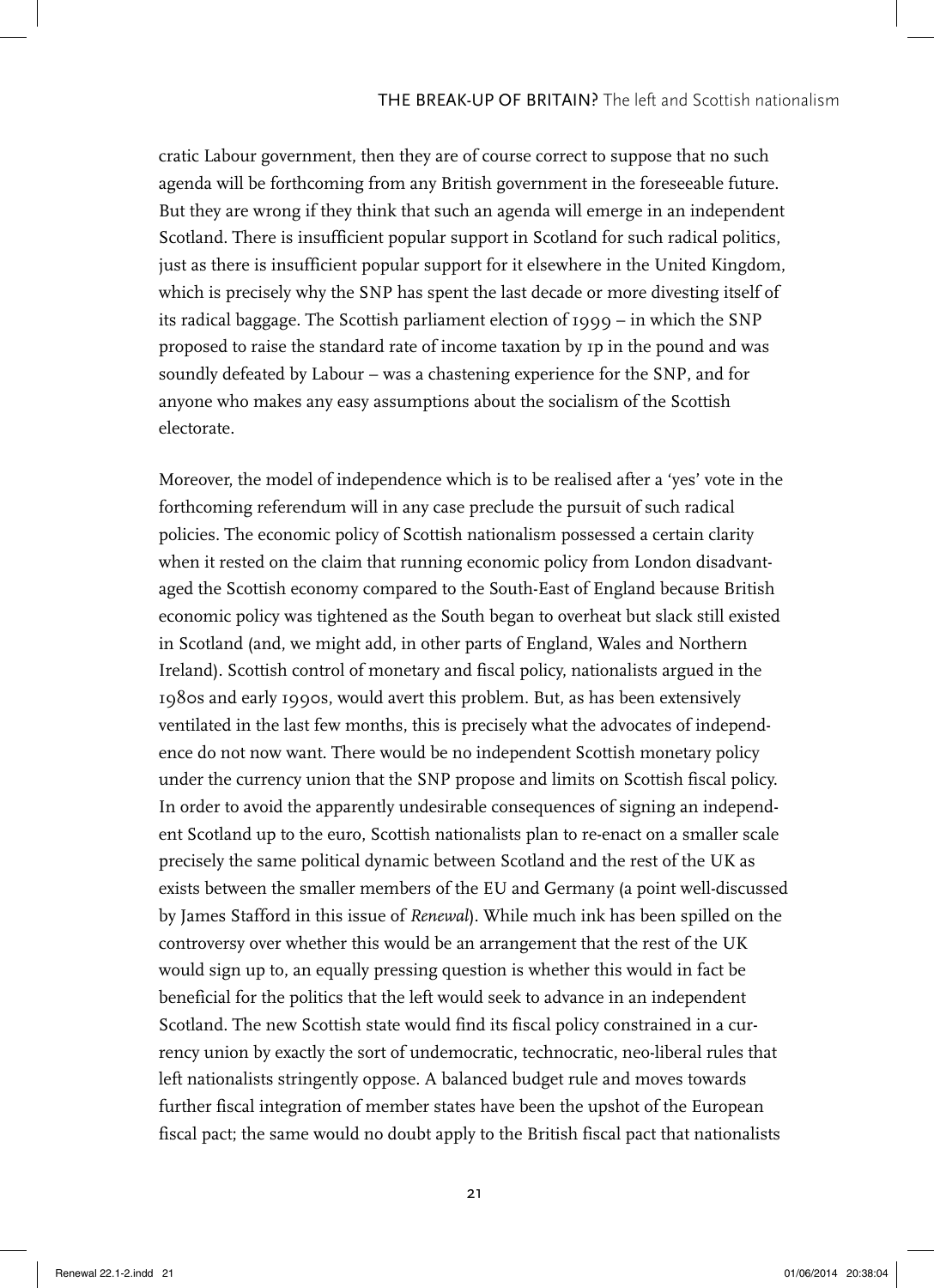desire (Wolf, 2014). In short, an independent Scotland would find itself drifting back towards the sort of economic union that it had recently departed from, but without any democratic representation in the decision-making councils that would determine Scotland's economic destiny.

#### **1979 and all that**

In spite of their strong views about contemporary British politics, for left nationalists the ideal moment for Scottish independence would actually have been 1979 rather than 2014. For one thing, Scottish independence at that time would have maximised the flow of oil revenues to the Scottish exchequer. But a more fundamental reason is that left nationalists, in common with many on the wider left, yearn for the prelapsarian era before the advent of Thatcherism, when the industrial working class still exercised power, the service sector knew its place, and feral finance capital was safely chained up. A Scotland that departed the UK in 1979 may well have evaded some of the more pernicious social consequences of Thatcherism, but Scotland in 2014 must squarely face the new social landscape formed by the casual political vandalism of the 1980s. Scotland, like the rest of the UK, no longer possesses powerful trade unions and staple manufacturing industries. Scotland is now largely a service economy, including, like the rest of the UK, a very significant finance sector. Scottish independence will not enable Scotland to evade Thatcherism; Thatcherism has already happened to Scotland. The question that left nationalism raises is whether the slow, difficult task of building a more social democratic Britain out of this new economy is best served by the creation of a new Scottish state – a state that would have an overwhelming incentive, like Ireland, to cut business taxation to gain a competitive advantage over its larger neighbour – or whether, as the Labour tradition suggests, collective action co-ordinated across all of the nations of the United Kingdom presents the left with the best prospects of success.

**Ben Jackson** is the Editor of *Renewal*.

#### **References**

Ali, T. (2014) 'Dismantling the British state', *Bella Caledonia* 10.3.2014, at http://bellacaledonia.org.uk/2014/03/10/dismantling-the-british-state/.

Bragg, B. (2014) 'People of Scotland – vote yes, and set us English free', *Guardian* 24.4.2014. Foley, J. and Ramand, P. (2014) *Yes: The Radical Case for Scottish Independence*, London, Pluto. Harris, J. (2013) 'If I had the vote I'd grab the chance of Scottish independence', *Guardian* 25.11.2013.